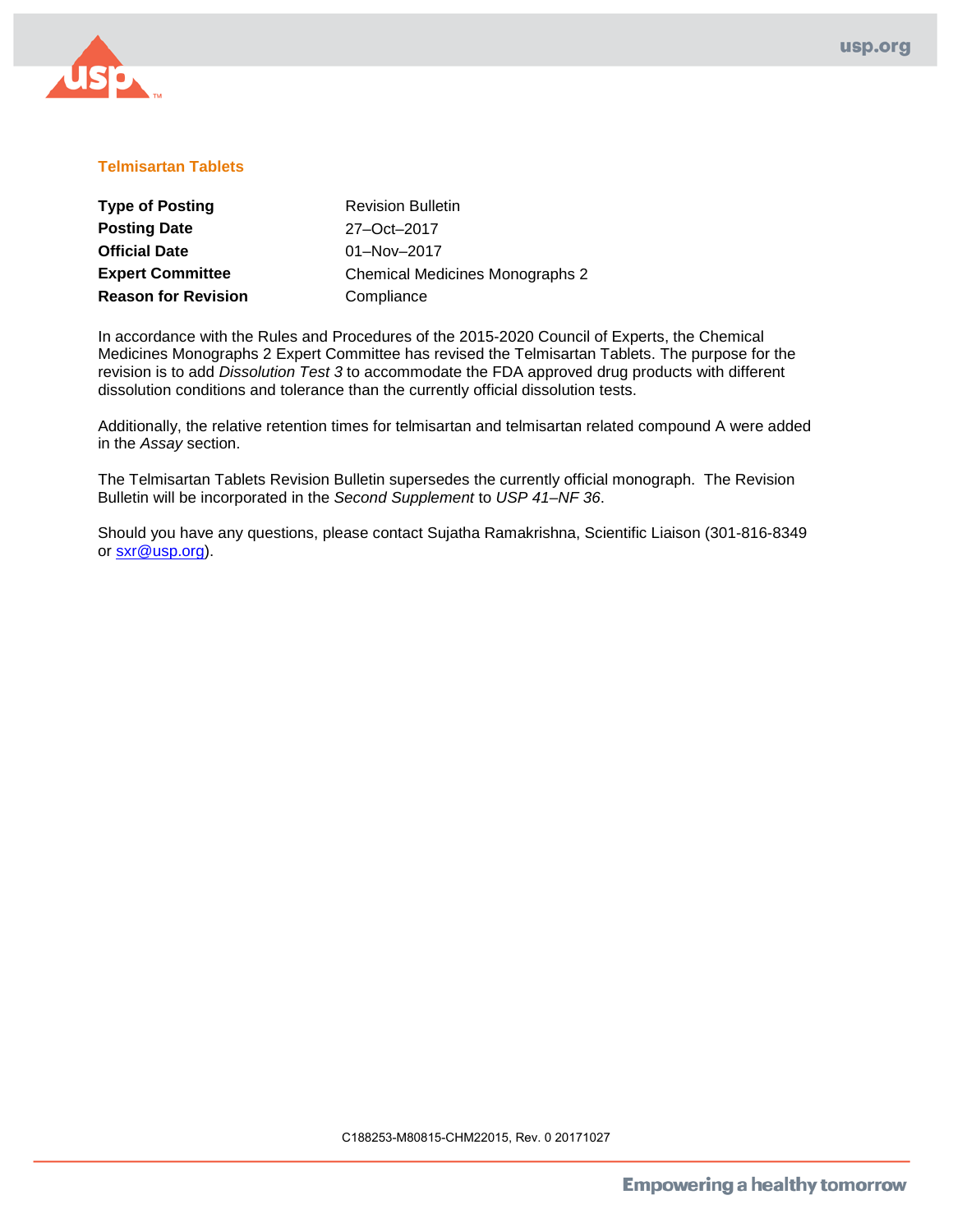- **IDENTIFICATION PERFORMANCE TESTS A. ULTRAVIOLET ABSORPTION** 〈**197U**〉**:** The spectrum of the solution under test corresponds to that of the *Standard solution*, as obtained in *Dissolution Test 1*. *Change to read:*
- **B.** The retention time of the major peak of the *Sample solution* corresponds to that of the *Standard solution*, as • **DISSOLUTION**  $\langle 711 \rangle$ <br> **Test 1**<br> **CAV Medium:** pH 7.5 phosphate buffer (prepared by dis-<br> **CAV**

## • PROCEDURE

Standard stock solution: 0.8 mg/mL of USP Telmis-<br>artan RS and 0.1 mg/mL of USP Telmisarian Related<br>concentration of about 0.011 mg/mL.<br>Compound A RS in Diluent<br>Compound A RS in Diluent

- **Standard solution:** 0.11 mg/mL of USP Telmisartan RS<br>and 0.013 mg/mL of USP Telmisartan Related Com-<br>pound A RS in *Mobile phase* from the *Standard stock* filter of 0.45-µm pore size. Further dilute the filtrate<br>solutio
- of *Diluent*. Swirl to disperse, and sonicate for about 10<br>min. Allow to cool to room temperature, dilute with **For Tablets labeled to contain 80 mg**: Pass a por-<br>*Diluent* to volume, and mix. Pass the resulting solution blue of through a membrane filter of 0.45-μm pore size. Fur-<br>the dilute quantitatively in Mobile phase to prepare a<br>solution having a concentration of 0.11 mg/mL.<br>Solution arison and the solutions<br>**Mode:** UV<br>Mode: UV

**Chromatographic system**<br>(See Chromatography (621) System Suitability **Mode:** Mode: UV<br>**Analytical wavelength:** 296 nm (See Chromatography  $\langle 621 \rangle$ , System Suitability.) **Mode:** LC

- 
- **Column:** 4.0-mm × 4-cm; 5-µm packing L1<br>**Column temperature:** 40°
- 
- 
- 
- 
- 
- **Sample:** *Standard solution*<br> **Suitability requirements**<br> **C**<sub>S</sub> = concentration of the *Standard solution*<br>
 C<sub>S</sub> = concentration of the *Standard solution*<br>
 C<sub>S</sub> = concentration of the *Standard solution*
- Lated compound A and telmisartan are 0.53 and 1.00,<br>
respectively.]<br> **Resolution:** NLT 3 between telmisartan and telmis-<br> **Resolution:** NLT 3 between telmisartan and telmis-<br>  $\begin{array}{rcl}\n & & \text{(mg/mL)} \\
N & = \text{volume of Median, 900 mL} \\
A_5 & = \text{absorb$
- 
- 

- 
- **Exercise the Standard solution:** NLT 3 between telmisartan and telmis-<br>
and a compound A<br>
and related compound A<br>
and related compound A<br> **Exercise to the Standard Solution**<br>
and related compound A<br> **Exercise Standard A**

$$
Result = (r_U/r_S) \times (C_S/C_U) \times 100
$$

 $r_U$  = peak response of telmisartan from the Sample<br>solution solution<br>artan RS prepared as follows. To a suitable amount of the same artan RS prepared as follows. To a suitable amount of

- $r<sub>S</sub>$  = peak response of telmisartan from the *Standard solution*
- **Telmisartan Tablets**<br> **C**<sub>S</sub> = concentration of USP Telmisartan RS in the<br> **Standard solution (mg/mL)**
- **DEFINITION**<br>
Telmisartan Tablets contain NLT 90.0% and NMT 110.0%<br>
of the labeled amount of telmisartan (C<sub>33</sub>H<sub>30</sub>N<sub>4</sub>O<sub>2</sub>).<br>
of the labeled amount of telmisartan (C<sub>33</sub>H<sub>30</sub>N<sub>4</sub>O<sub>2</sub>).<br>
Acceptance criteria: 90.0%–110.0%

- 
- **Medium:** pH 7.5 <sup>p</sup>hosphate buffer (prepared by dis- **ASSAY** solving 13.61 g of potassium dihydrogen phosphate in about 800 mL of water, adjusting with 2 M sodium **Change to read: Change to read:** hydroxide to a pH of 7.5, and diluting with water to 1000 mL); 900 mL
	- **Apparatus 2:** 75 rpm<br>**Time:** 30 min
	-
	- **Diluent:** 0.005 N methanolic solution of sodium<br>
	hydroxide<br>
	Buffer: 2.0 g/L of ammonium dihydrogen phosphate.<br>
	Adjust with 1 M phosphoric acid to a pH of 3.0.<br>
	Mobile phase: Methanol and *Buffer* (70:30)<br>
	Mobile phase: Me
		-
	- Compound A RS in *Diluent*<br>**Standard solution:** 0.11 mg/mL of USP Telmisartan RS<br>**Standard solution:** 0.11 mg/mL of USP Telmisartan RS<br>**Standard the solution under test through a suitable** 
		-
		-
		-
		- -

**Mode:** LC **Blank:** *Medium*

**Detector:** UV 298 nm<br> **Column:** 4.0-mm × 4-cm: 5-um packing 1.1 **Samples:** Standard solution and Sample solution **Column temperature:**  $40^{\circ}$  m. packing 2. **Example 1.1** Determine the percentage of telmisartan (C<sub>33</sub>H<sub>30</sub>N<sub>4</sub>O<sub>2</sub>)<br>**Flow rate:** 0.7 mL/min

**Injection volume:**  $5 \mu L$ <br> **System suitability**<br> **Sample:** Standard solution<br> **Sample:** Standard solution

- 
- 
- 
- 
- 
- 
- 

- 
- 
- 
- **Add 2 mL of triethylamine per liter of solution and adjust with phosphoric acid to a pH of 2.4. <b>Mobile phase:** Acetonitrile and *Buffer* (40:60)
- 
-